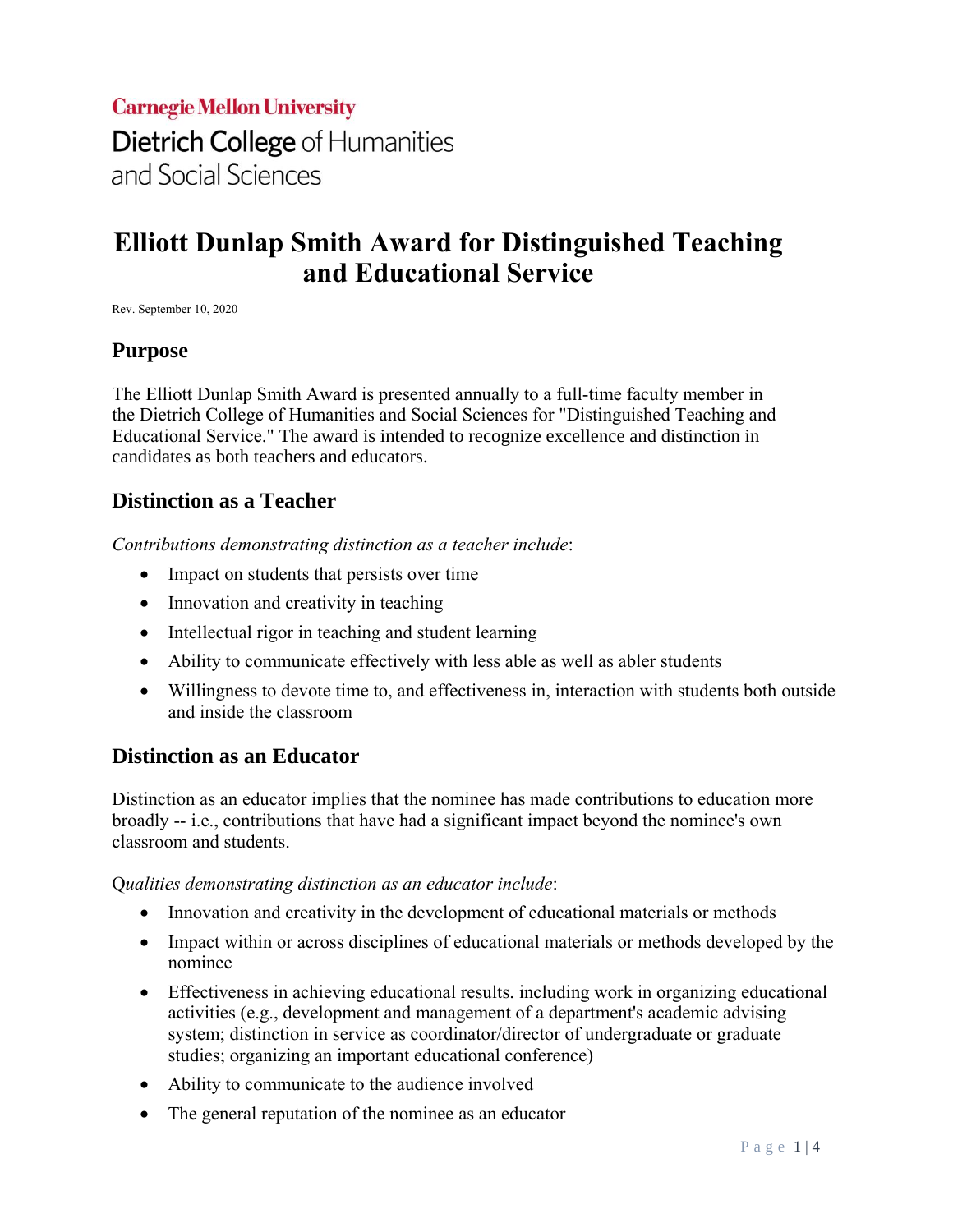## **Eligibility**

All full-time Dietrich College faculty members are eligible for nomination. No one person may win the award more than once.

#### **Administration**

The Dean of Dietrich College (or his/her designee) is responsible for the administration of the nomination and selection process, including the call for nominations and convening the Smith Award selection committee.

## **The Smith Award Committee**

The Smith Award selection committee consists of:

- the three most recent recipients of the Smith Award
- two undergraduate students selected through a process developed by the Dietrich College dean or his/her designee
- the Smith Committee chairperson (appointed by the dean; the chairperson is a non-voting member)

The Smith Award selection committee adopts its own rules of procedure

#### **Nomination**

Nominations consist of two phases and may be made by any group of at least three persons, each of whom is either:

- a current or retired faculty or staff member
- a current or former full-time undergraduate or graduate student.

#### **Phase One of Nomination:**

Nominations consist of a letter (maximum two single-spaced pages) that explains why the individual is worthy of the award. Because the decision to advance the nomination to the second phase of the nomination process is based on this letter alone, it should be descriptive, convincing, and specifically focused on the purpose of the award. **The letter must be submitted on or before the first Monday in November, to be considered for that academic year.**

The committee will select at least two and at most five persons each year to be considered for phase two of the nomination process.

Nomination letters can be submitted [here.](https://www.cmu.edu/dietrich/faculty-staff/college-awards/index.html)..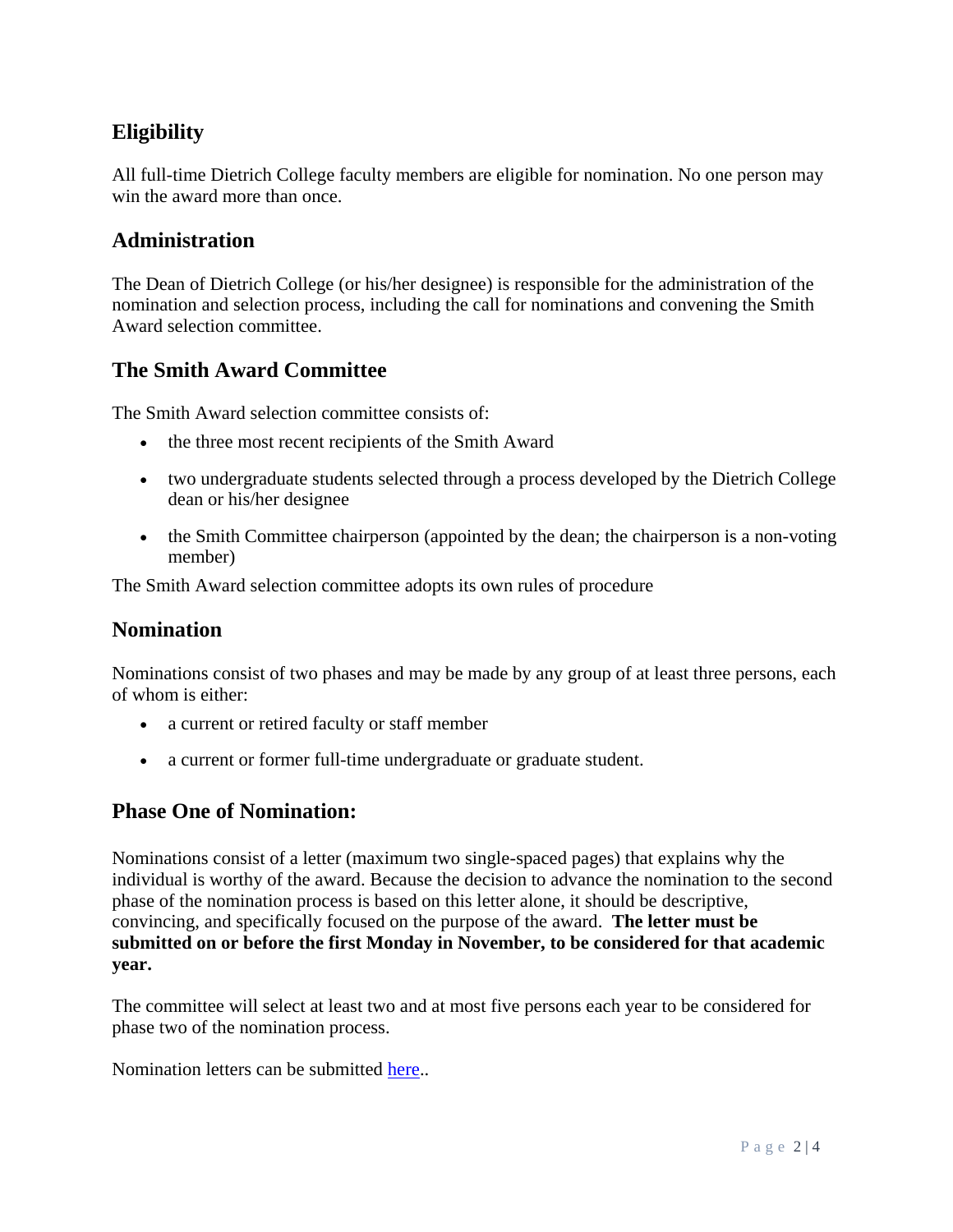## **Phase Two of Nomination:**

The nominators of each person selected are then responsible for preparing the full case for that nomination, following the guidelines.

#### **To Nominators Assembling Smith Award Packages for Phase Two:**

"Winning" nominations often include items that concretely help the committee to understand the candidate's impact as a teacher and educator, such as:

- a nomination letter that provides descriptions of the instructor's outstanding teaching and/or innovations, whether they are classroom techniques, assignments, projects, course structure, educational materials, etc.
- a teaching statement from the candidate that indicates, in the nominee's own words, what he/she does as an educator and why (some nominators recycle educational statements from other venues so as to keep the nomination confidential)
- samples of innovations, e.g., assignments and/or teaching methods that are annotated to explain the nature of the innovation (2-4 examples); students' projects, whether poems, pictures of projects, essays, etc., again annotated to provide context (2-4 examples)
- samples of the instructor's feedback to students
- letters from alumni who attest to and describe the long-term impact the nominee has had on them
- letters from current students who can discuss how and why the nominee impacted them:
	- o letters from non-majors, if appropriate, are always compelling
	- o letters from graduate students that focus on the nominee's teaching and/or mentoring
- letters from colleagues who have first-hand knowledge of the candidate's teaching (e.g., team teaching, direct observation) and/or interactions with students, including colleagues' perceptions of the candidate based on their interaction with the candidate's students (simultaneously or subsequently) and/or from colleagues who can comment on the candidate's role in departmental or college curriculum changes/conversations, situating the candidate in a larger educational context, if possible
- letters from teaching assistants who attest to the candidates' impact on their development as teachers
- Faculty Course Evaluations for all courses in at least the preceding five years; they can be supplemented with information on the number of students enrolled in each course and whether the students were majors or non-majors
- $\bullet$  brief C.V. (2-4 pages)
- While materials and evidence in the nominee's packet may go back several years, nomination packets should include *current* and *recent* materials as well (e.g., principal